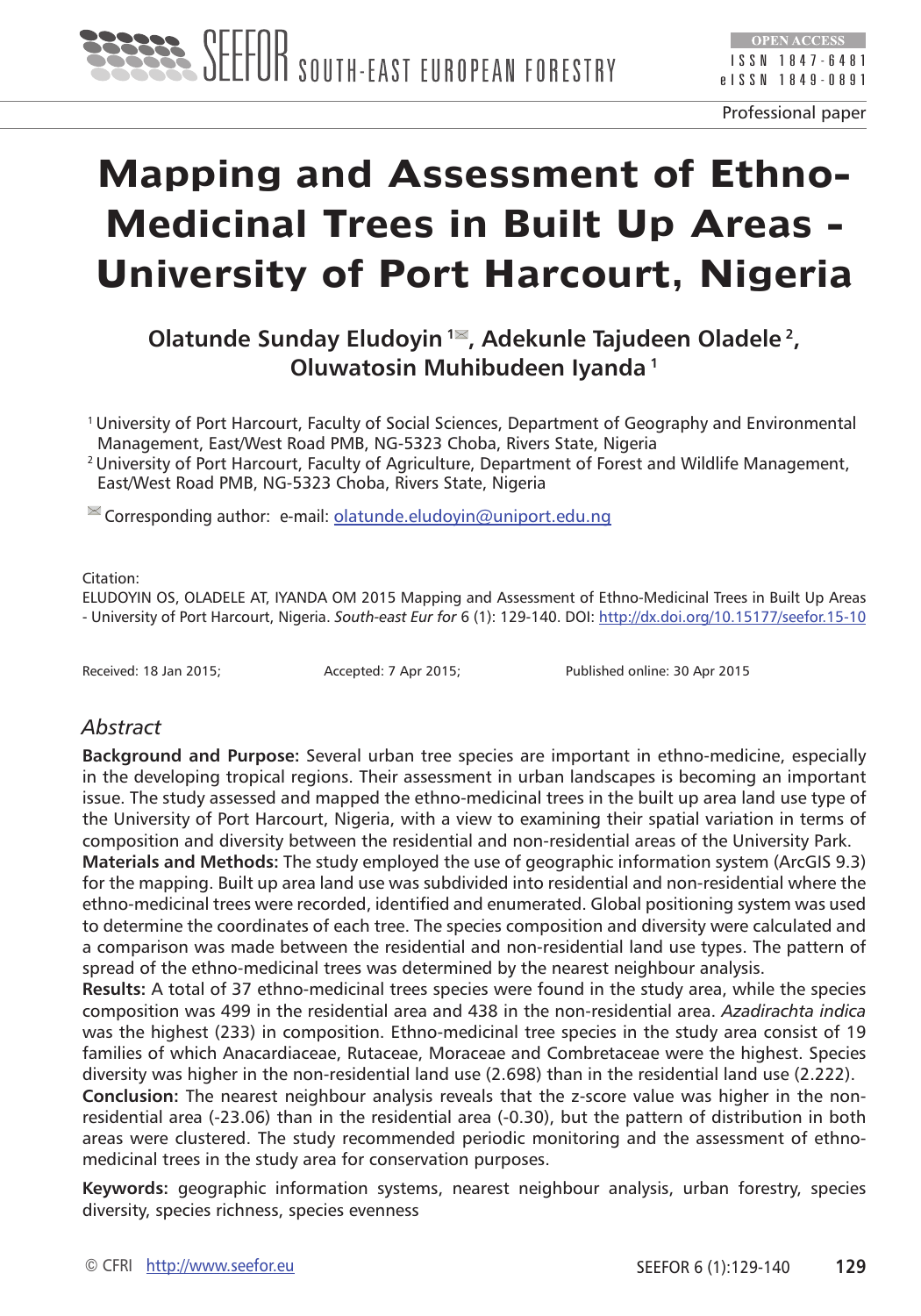#### **INTRODUCTION**

The assessment of ethno-medicinal plants in urban landscapes is becoming an important issue, especially in the developing world, where many of these plant species are being used as avenue [1] and ornamental trees. Urban forestry integrating ethno-medicinal plants is particularly beneficial to mankind and its importance cannot be underestimated, especially in this era, when the developing countries are witnessing tremendous changes [2, 3]. However, Ajewole [4] explained that urban forestry is a planned, integrated and systematic approach to the management of trees and woodland/forest resources in urban and peri-urban areas for their contributions to the physiological, sociological, psychological and economic well-being of the urban society.

Since the first earth summit in Rio de Janeiro, there has been a sustained global awareness of the importance of the superfluity of biodiversity and natural resources from tropical forests for several purposes, which included the potent ethno-botanical uses of the plants in these forests [5]. World Health Organization (WHO) [6] reported that about 80% of the population in the developing countries depends on medicinal plants in the treatment of diseases, and that medicinal plants represented a primary health source for the pharmaceutical industry. Hence, WHO produced guidelines for the global use of traditional medicine. According to Dambatta and Aliyu [7], the use of herbal medicine in Nigeria represents a long history of human interaction with the environment, and the plants used in traditional medicine contain a wide range of substances that can be used to treat chronic as well as infectious diseases. Nwauzoma and Dappa [8] noted that herbal or traditional medicine has been a major aspect of the sociocultural heritage in Africa for hundreds of years even before the advent of conventional medicine. In addition, Wahab *et al.* [9] reported that the use of medicinal plants as a source of relief from illness is as old as mankind. As a result, the ethno-medicinal plants require adequate and periodic monitoring and assessment which can help to understand their structures (the diameter

at breast height - dbh, species composition, tree height, crown spread, biomass and tree location) [10] and aid their environmental sustainability for use and human survival in such societies.

The application of geographic information system (GIS) in phenomenon location has been well spelt in various spatial-related studies and this can be extended to urban forestry. According to Wood [11], GIS in urban forestry has long been recognized as a useful tool in the management of natural resource development, land use planning, wildlife management, environmental planning and forestry planning. Miller [12] also noted that urban tree mapping and inventories are key areas that can be greatly enhanced by GIS. GIS is therefore a tool that gives urban foresters and planners the ability to manage and predict the future growth of the urban forests in a better way [11, 13].

There are several studies on ethno-medicinal trees in Nigeria [8, 9, 14-16]. The majority of these studies used a questionnaire to carry out the inventory on ethno-medicinal trees. The inventories were not carried out within an institution, except in the work of Jimoh *et al.* [17] in the University of Agriculture Campus, Makurdi, Nigeria. The mapping of ethno-medicinal trees with the use of geo-information technologies such as GIS in natural forest and agro-ecosystem was carried out in Pakistan and Spain [18, 19], but such work is rare, especially in institutionalbased environment, such as universities, research Institutes and teaching hospitals globally. This study therefore focused on mapping and assessing the ethno-medicinal trees within the University Park of the University of Port-Harcourt with a view to examining their spatial variation in terms of composition and diversity between the residential and non-residential areas of the Park.

#### **MATERIALS AND METHODS**

#### **Study Area**

The research was conducted in the University Park, University of Port Harcourt, Port Harcourt, Nigeria. Covering the total area of 461 ha the University Park extends from 04º52'30" to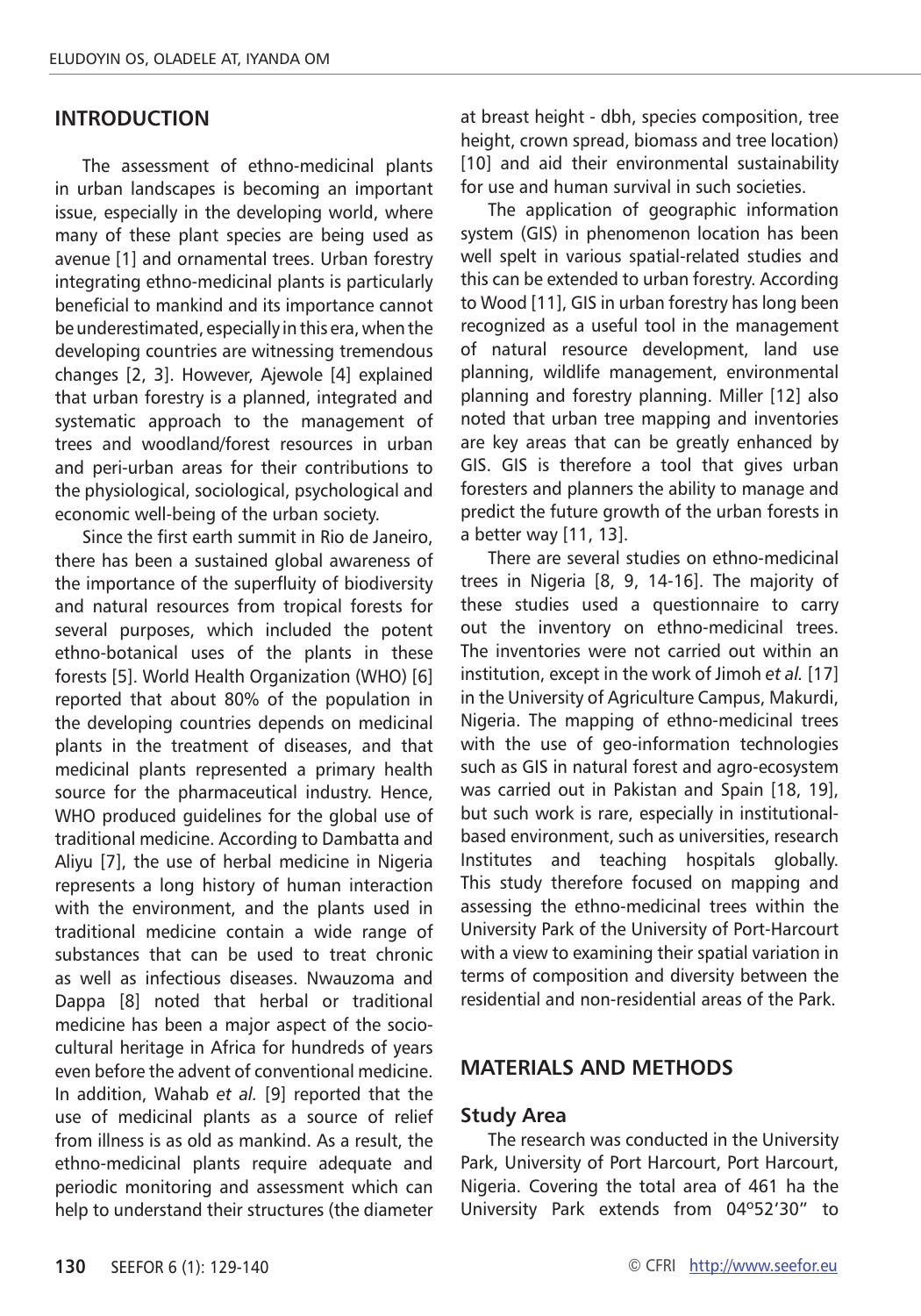04º55'00" north latitude and from 06º54'40" to 06º55'40" east longitude (Figure 1). Port Harcourt is situated in subequatorial region. A moist south-west wind and northeast trade winds are responsible for the variations in weather conditions experienced in Port Harcourt City. The moist south-east air stream blows over the region between February and November and the region receives its rains, while the northeast trade wind blows over Port Harcourt in from November up to February, which ushers in the dry season. Port Harcourt records a mean annual temperature of 28º C; relative humidity is generally high over Port Harcourt with a mean annual figure of 85%. The peak of rainy season usually occurs from June to October, with the total annual rainfall of more than 2500 mm. The soil of Port Harcourt city is of the recent alluvial soil. Port Harcourt is dominated by low-lying coastal plains which structurally belong to the sedimentary formation of recent Niger delta, with an elevation less than 15.24 m.

#### **Land Use Map Generation**

SPOT imagery of the study area of 2.5 m x 2.5 m spatial resolution was acquired from Google Earth, 2013 version to generate the land use map. The imagery was geo-referenced in ArcGIS 9.3 to world geographic coordinate system (WGS 84). Land use types were captured in polygons from which built up area land use was dissolved. The built up area land use for this study was further subdivided into the residential area and the non-residential area.

## **Tree Mapping Generation**

The coordinates (i.e. latitudes and longitudes) of all ethno-medicinal trees in the built up area of the University Park were recorded by global positioning system (GPS) of Garmin eTrex 30 with the precision level of  $\pm$ 7 m. An experienced traditional healer was assisted in identifying the ethno-medicinal uses of the recorded tree species. Tree specimens were collected, identified, pressed and deposited in the herbarium



**FIGURE 1.** Map of University Park, University of Port Harcourt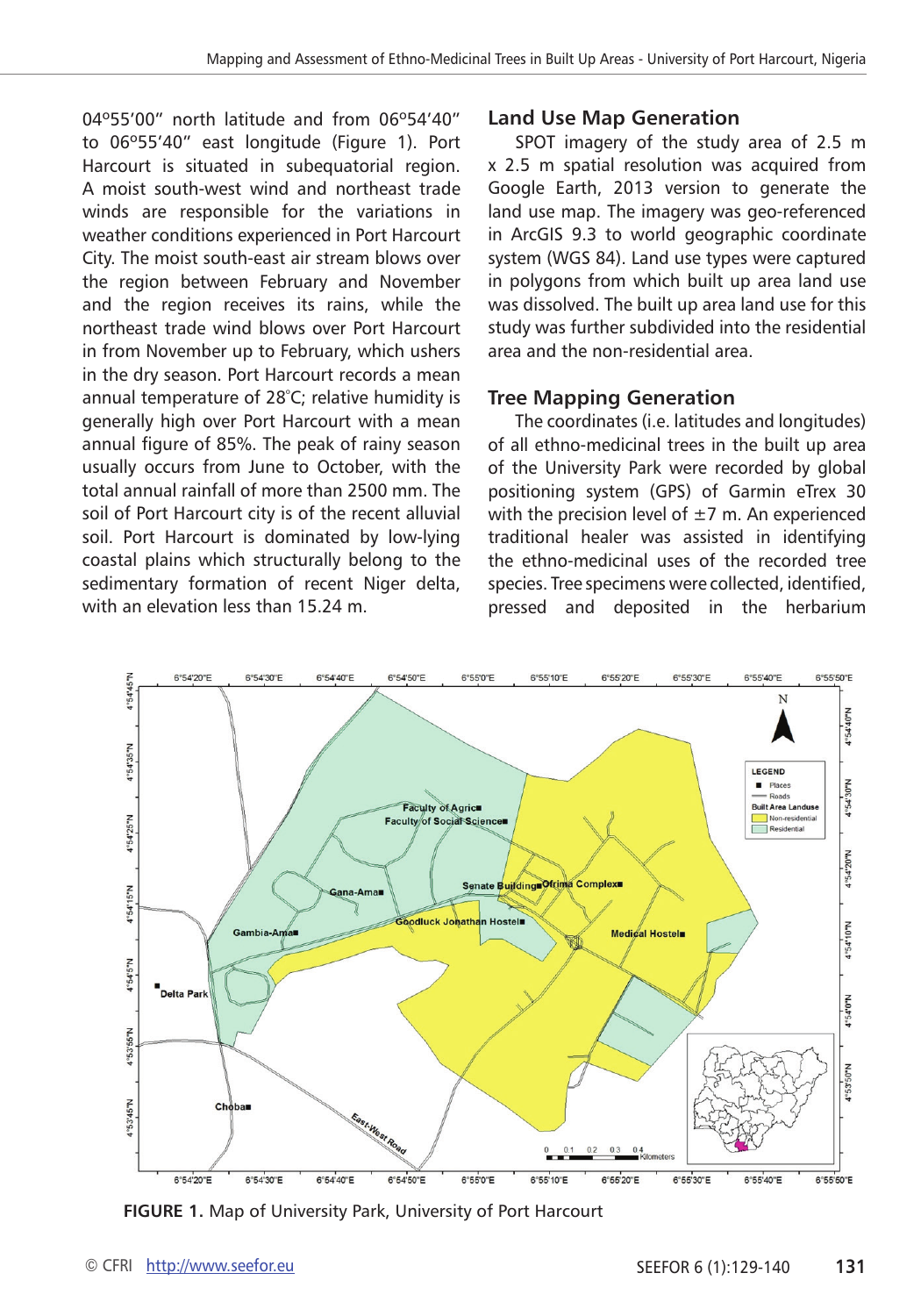of the Department of Forestry and Wildlife Management, University of Port Harcourt, for referencing. The recorded coordinates were imported to ArcGIS 9.3 for mapping.

## **The Determination of Ethno-Medicinal Tree Diversity, Richness and Evenness**

Tree species diversity index (H') was computed using Shannon and Wiener's diversity index, a commonly used index in the literature on biological diversity and ecological monitoring [20, 21]:

$$
H' = -\sum_{i=1}^{s} pi \, ln(pi)
$$

where: *pi* is the proportion of individuals belonging to the  $i$ -th species calculated as  $pi =$ S/N; ln is logarithms (base e), S is the number of individuals of one species, and N is the total number of all individuals in the sample.

The species richness was determined using Margalef's index [22] expressed as:

$$
D_{mg} = S-1/lnN
$$

where:  $D_{ma}$  is Margalef's index, S is the number of species, N is the total number of individuals encountered, and ln is the natural logarithm (base e).

Species evenness of ethno-medicinal trees was calculated using Pieolu's index [23] modified by Magurran [24]:

$$
E' = H'/\ln S
$$

where: H**'** is the Shannon-Wiener diversity index and S is the number of species. E' is constrained between 0 and 1.

## **Statistical Analysis**

Descriptive analysis was used to describe the composition and diversity in both residential and non-residential areas of the built up areas. The nearest neighbour analysis was used to determine and compare the pattern of distribution of ethno-medicinal trees in both residential and non-residential land use types using the z-score value. This analysis was performed in ArcGIS 9.3 version.

## **RESULTS**

## **Species Composition of Ethno-Medicinal Trees**

The species composition of ethno-medicinal trees in the residential and non-residential areas of the built up area land use is shown in Table 1. A total of 37 tree species of ethnomedicinal importance were found in the study area. However, the total frequencies of ethnomedicinal trees were 936 of which 499 were in residential and 437 in non-residential areas. Margalef's index showed the ethno-medicinal tree species richness in residential and nonresidential areas of the built up areas in the University Park as 4.0240 and 4.6035 respectively (Table 2). According to the results of the family diversity of ethno-medicinal tree species in the study area (Figure 2), Combretaceae, Anacardiaceae, Caesalpinaceae, Moraceae and Rutaceae families had the highest occurrence of four ethno-medicinal tree species, each in the University Park built up areas. Species representing the four (4) families above possess the ability to perform dual functions of local medicines and edible fruit or shade provision, and therefore they are planted or protected in the built up areas of the university.

## **Species Diversity of Ethno-Medicinal Trees in the Residential Areas (RAs) and Non-Residental areas (NRAs)**

Species diversity of ethno medicinal trees in the study area is shown in Table 3. Ethnomedicinal tree species were more diversified in NRA (2.6981) than RAs (2.222) due to the fact that NRAs mostly include ornamental trees which may not be given priority in the RAs. Plants used for medicine and food are usually cultivated in home gardens.

## **Spatial Distribution of Ethno-Medicinal Trees**

Spatial distribution of ethno-medicinal trees (Figure 3) revealed that most of the ethnomedicinal trees were found along the roads within the University Park, especially *Azadirachta indica* A.Juss, which was prominent along the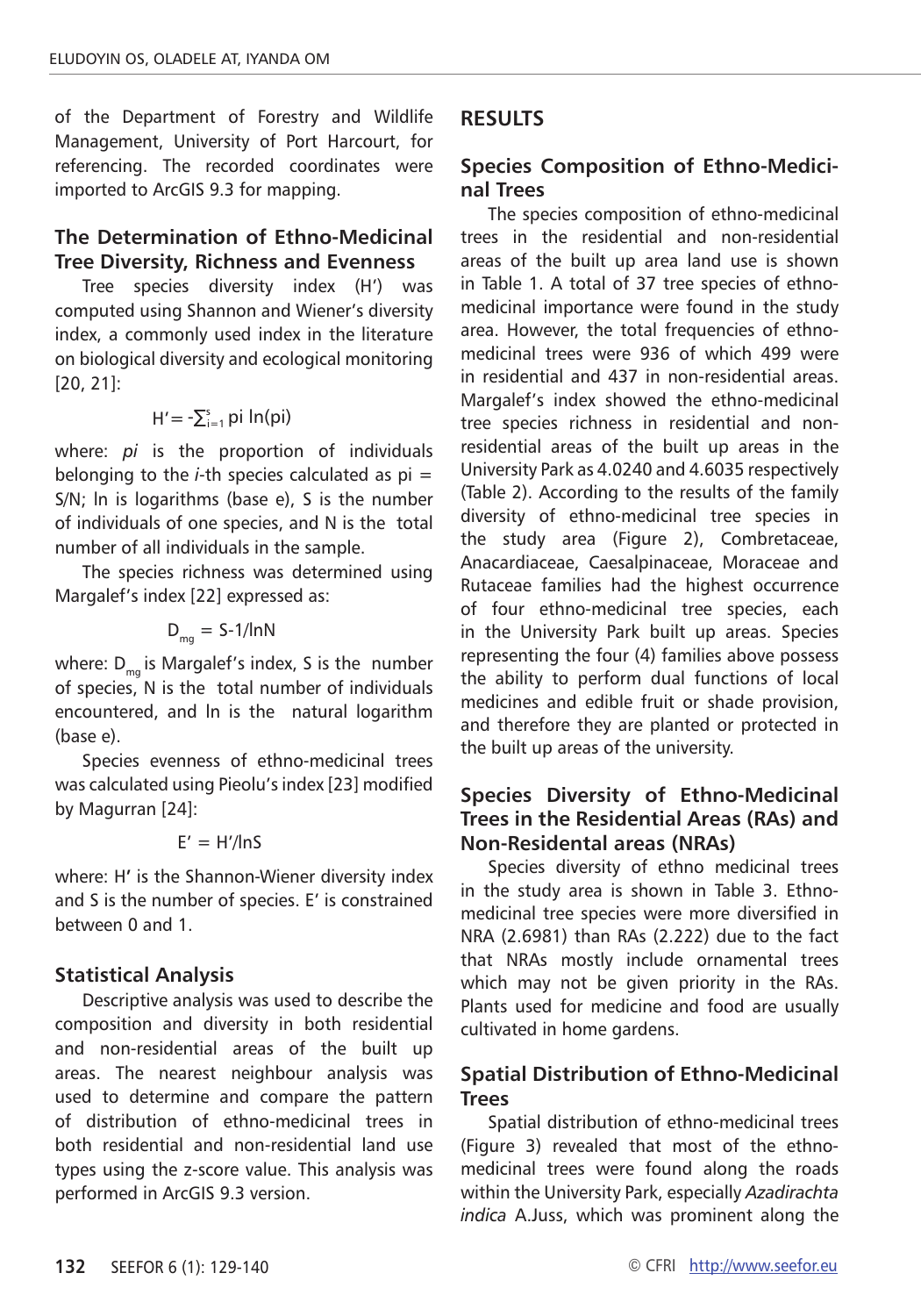

**FIGURE 2.** Diversity of ethno-medicinal trees in built up areas of University Park, University of Port Harcourt, Nigeria



**FIGURE 3.** Distribution of ethno-medicinal trees in residential and non-residential area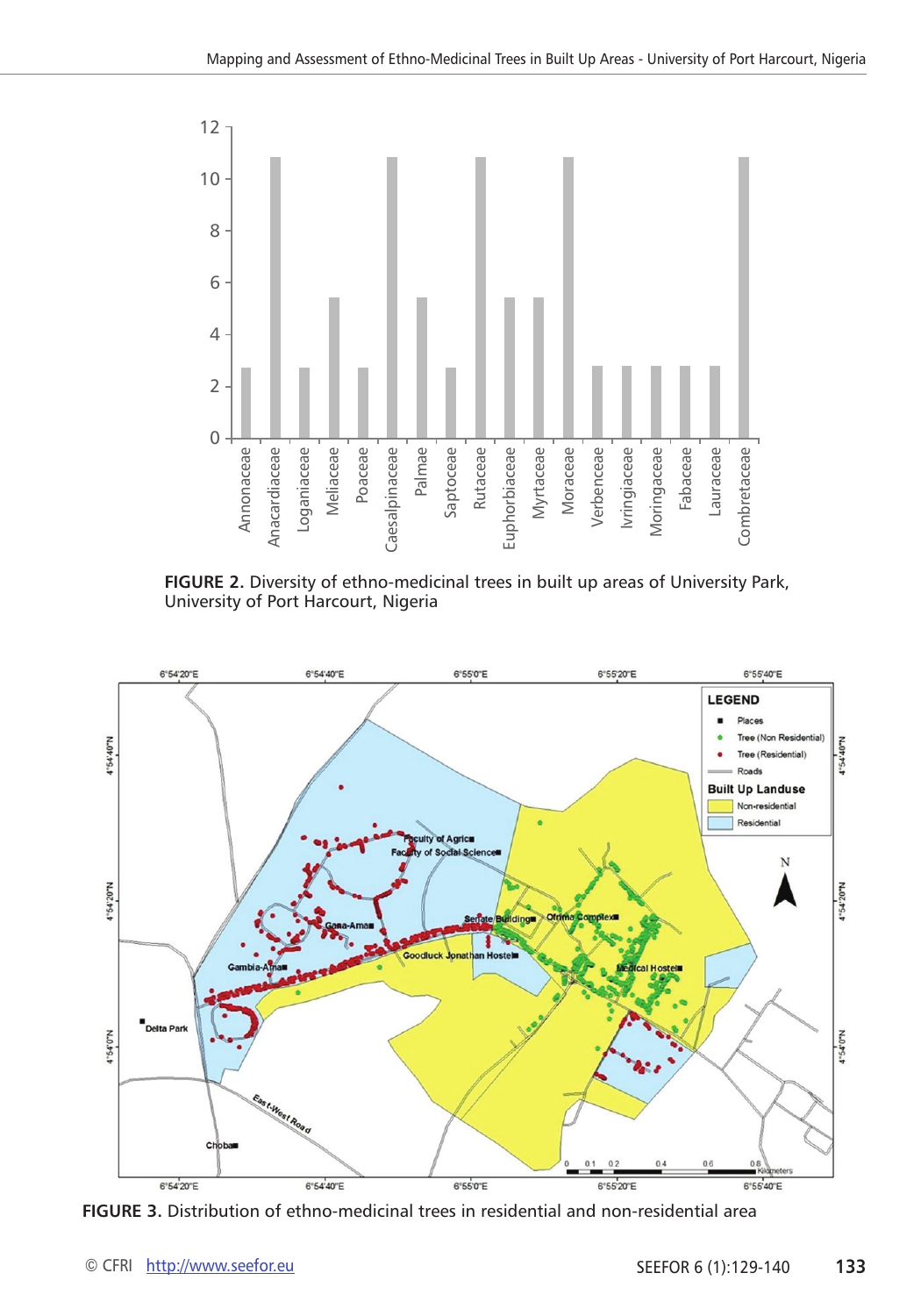Ī

| S/N | <b>Species</b>                                                             | <b>Common name</b>           | <b>Local medicinal uses</b>                                       | <b>RA</b> | <b>NRA</b>   |
|-----|----------------------------------------------------------------------------|------------------------------|-------------------------------------------------------------------|-----------|--------------|
| 1   | Annona muricata L.<br>(Annonaceae)                                         | Sour sop                     | Leaves used to lessen effect of<br>cancer, fruits eaten as snacks | $\Omega$  | 2            |
| 2   | Anacardium occidentale L.<br>(Anacardiaceae)                               | Cashew                       | Diarrhea, diabetes, fruits eaten<br>as snacks                     | 19        | 14           |
| 3   | Anthocleista vogelii Planchon. Cabbage tree<br>(Loganiaceae)               |                              | Root used to treat gonorrhea                                      | 1         | $\mathbf{0}$ |
| 4   | Azadirachta indica A.Juss<br>(Meliaceae)                                   | Neem tree                    | Decoction of leaves and stem<br>barks as antimalarial             | 172       | 61           |
| 5.  | Bambussa vulgaris Schrader<br>ex Wendl. (Gramineae)                        | <b>Bamboo</b>                | Abortifacents, leaves used as<br>male contraceptives              | 2         | 0            |
| 6   | Bauhinia tomentosaL.<br>(Caesalpinaceae)                                   | Yellow Bauhinia              | Diarrhea, dysentery and diabetes                                  | 1         | 0            |
| 7   | Borassus aethiopicum Mart.<br>(Palmae)                                     | African fan palm             | Aphrodisiac, boiled tender roots<br>as snacks and condiments      | 3         | 12           |
| 8   | Chrysophyllum albidum L.<br>(Sapotaceae)                                   | Cherry/African<br>star apple | Fruits as snacks                                                  | 2         | 9            |
| 9   | Citrus limon (L.) Burm.f.<br>(Rutaceae)                                    | Lemon                        | Fruits and leaves used for cough<br>and malaria                   | 7         | 3            |
| 10  | Citrus reticulata Blanco<br>(Rutaceae)                                     | Tangerine                    | Fruits and leaves used for cough<br>and malaria                   | 1         | 0            |
| 11  | Citrus sinensis (L) Osbeck<br>(Rutaceae)                                   | Sweet orange                 | Leaves used for cough,<br>ringworm and malaria                    | 25        | 19           |
| 12  | Citrus paradisi Macfad.<br>(Rutaceae)                                      | Grape fruit                  | Fruits and leaves used for cough<br>and malaria                   | 0         | 5            |
| 13  | Crotom zambesicus Mull-Arg.<br>(Euphorbiaceae)                             | <b>Bushveld</b>              | Root as antidiabetic and<br>antimalarial                          | 1         | 13           |
| 14  | Delonix regia (Boj. Ex Hook)<br>Raf.(Papilionaceae)                        | Flame of the<br>forest       | Anthelminthic/ornamental                                          | 17        | 14           |
| 15  | Elaeis guineensis Jacq.<br>(Palmae)                                        | Oil Palm tree                | Malaria, fruits used for palm oil                                 | 79        | 88           |
| 16  | Eucalyptus camaldulensis<br>Dehnh (Myrtaceae)                              | Eucalyptus                   | Sore throat                                                       | 34        | 27           |
| 17  | Ficus exasperata Vahl.<br>(Moraceae)                                       | Sand paper tree              | Wound healing                                                     | 1         | 0            |
| 18  | Ficus mucoso Welw.<br>(Moraceae)                                           | Fig tree                     | Snake bite                                                        | 0         | 2            |
| 19  | Ficus sur Forssk. (Moraceae)                                               | Wild fig                     | Wound healing                                                     | 0         | 1            |
| 20  | Gmelina arborea L. Roxb.<br>(Verbanaceae)                                  | Gmelina                      | Wound healing                                                     | 10        | 8            |
| 21  | Hura crepitans L.<br>(Euphorbiaceae)                                       | Sandbox tree                 | Purgatives                                                        | 12        | 32           |
| 22  | Irvingia gabonensis (Aubry-<br>Lecomte ex O'Rorke) Baill.<br>(Irvingaceae) | Wild mango                   | Food condiment                                                    | 2         | 0            |
| 23  | Mangifera indica L.<br>(Anacardiaceae)                                     | Mango                        | Leaves and stem bark as<br>antimalarial                           | 60        | 45           |
| 24  | Milicia excelsa (Welw.) CC<br>Berg (Moraceae)                              | Iroko                        | Malaria, body pain and<br>antiaging                               | 0         | 4            |

|  |  |  |  |  |  | TABLE 1. Species composition and richness of ethno-medicinal tree |  |
|--|--|--|--|--|--|-------------------------------------------------------------------|--|
|--|--|--|--|--|--|-------------------------------------------------------------------|--|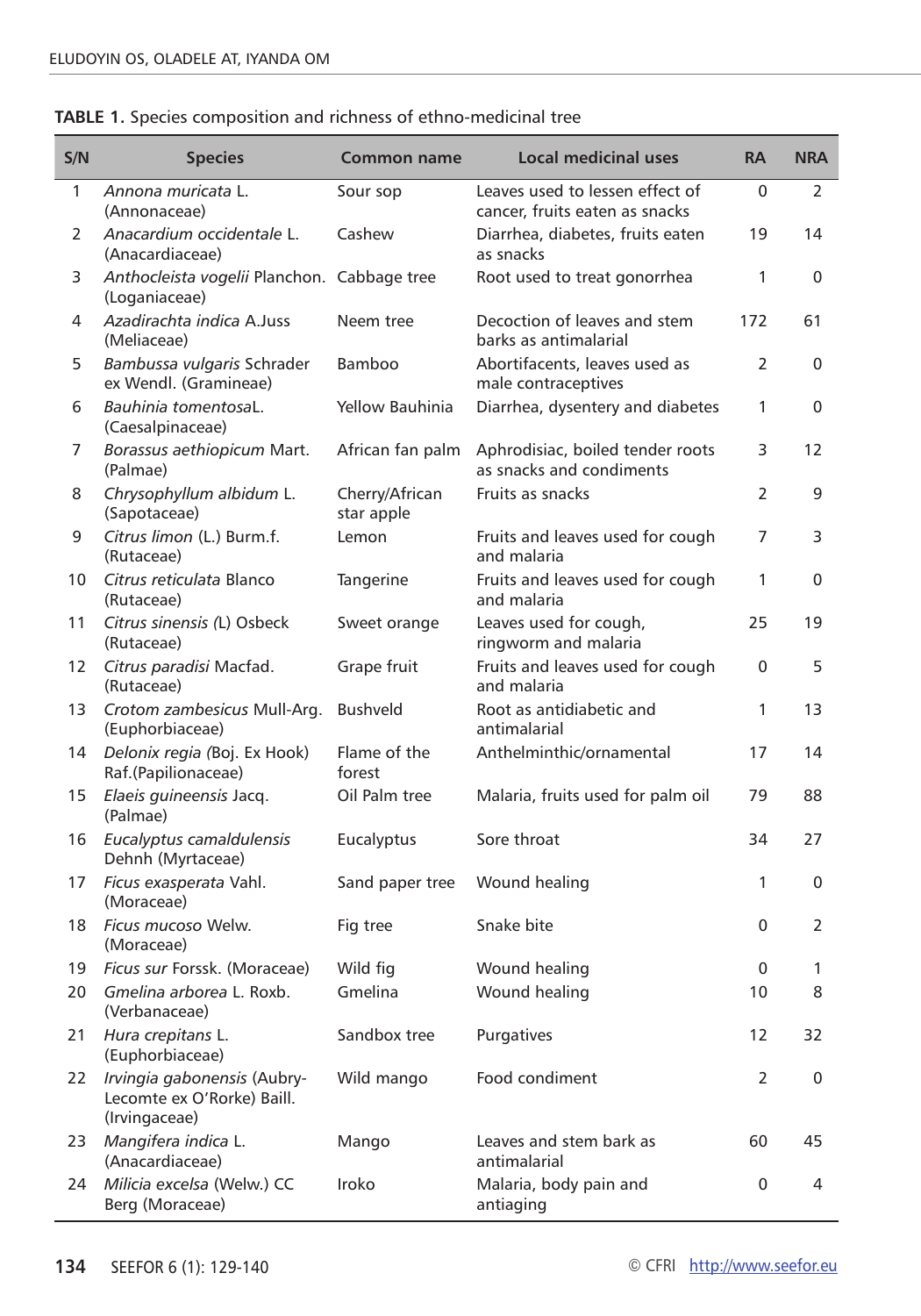| S/N | <b>Species</b>                                                                  | Common name              | <b>Local medicinal uses</b>                    | <b>RA</b> | <b>NRA</b>     |
|-----|---------------------------------------------------------------------------------|--------------------------|------------------------------------------------|-----------|----------------|
| 25  | Moringa olivera Lam.<br>(Moringaceae)                                           | Moringa,<br>miracle tree | Diabetes and hypertension                      | 1         | $\Omega$       |
| 26  | Musanga cecropioides R.Br.<br>ex Tedlie (Cecropiaceae)                          | Umbrella tree            | Stomach ache, hypertension                     | 1         | 0              |
| 26  | Peltophorum pterocarpum<br>(DC.) Backer ex Heyne<br>(Fabaceae - Calsalpinaceae) | Copperpod                | Leaves used to treat pain at child<br>birth    | $\Omega$  | $\mathcal{P}$  |
| 28  | Persia americana Mill<br>(Lauraceae)                                            | Avocado pear             | Hypertension                                   | 1         | $\overline{7}$ |
| 29  | Psidium guajava L.<br>(Myrtaceae)                                               | Guava                    | Leaves used as antimalarial                    | 8         | 28             |
| 30  | Spondias mombin L.<br>(Anacardiaceae)                                           | Hug plum                 | Chest pain, antiaging                          | 1         | 1              |
| 31  | Spondias cytherea L.<br>(Anacardiaceae)                                         | Golden apple             | Antiaging                                      | $\Omega$  | 2              |
| 32  | Senna fistula L.<br>(Caesalpinaceae)                                            | Indian laburnum          | Skin infections and laxatives                  | $\Omega$  | 4              |
| 33  | Senna spp. (Caesalpinaceae)                                                     |                          | Laxatives                                      | $\Omega$  | 1              |
| 34  | Terminalia superba Engl. &<br>Diels (Combretaceae)                              | Limba, Afara             | Stem bark used for treatment of<br>malaria     | $\Omega$  | 1              |
| 35  | Terminalia mantaly H. Perrier<br>(Combretaceae)                                 | <b>Button tree</b>       | Ornamental                                     | 8         | 1              |
| 36  | Terminalia catappa L.<br>(Combretaceae)                                         | Almond fruit             | Fruits edible and leaves boiled<br>for malaria | 30        | 30             |
| 37  | Terminalia ivorensis A. Chev.<br>(Combretaceae)                                 | Black afara              | Stem bark used for treatment of<br>malaria     | 0         | 2              |
|     | <b>Total</b>                                                                    |                          |                                                | 499       | 438            |

|  |  |  |  |  |  |  | <b>TABLE 1.</b> Species composition and richness of ethno-medicinal tree - continuation |
|--|--|--|--|--|--|--|-----------------------------------------------------------------------------------------|
|--|--|--|--|--|--|--|-----------------------------------------------------------------------------------------|

RA - residential area; NRA - non-residential area

Source: Field survey, 2014

**TABLE 2.** Species richness of ethno-medicinal trees (Margalef's index - D<sub>mo</sub>)

| Land use type        |    | $S-1$ | N   | <b>InN</b> | $D_{mq} = (S-1)/lnN$ |
|----------------------|----|-------|-----|------------|----------------------|
| Residential area     | 26 | 25    | 499 | 6.2126     | 4.0240               |
| Non-residential area | 29 | 28    | 438 | 6.0822     | 4.6035               |

S - number of species; N - total number of individuals encountered; ln - natural logarithms (base e);

D*mg* - Margalef's index

Source: Field survey, 2014

major roads from Delta Park entrance to the University Teaching Hospital (UPTH) road. *A. indica* was used as an avenue tree in the study area, while *Mangifera indica* L. was prominent within the residential area. *Terminalia catappa* L. spread across the two areas because of its role in shade provision during hot weather, while *Psidium guajava* L. was more frequent in the non-residential area.

#### **The Nearest Neighbour Analysis**

The pattern of spread of ethno-medicinal trees through the use of the nearest neighbour analysis is shown in Table 4. The nearest neighbour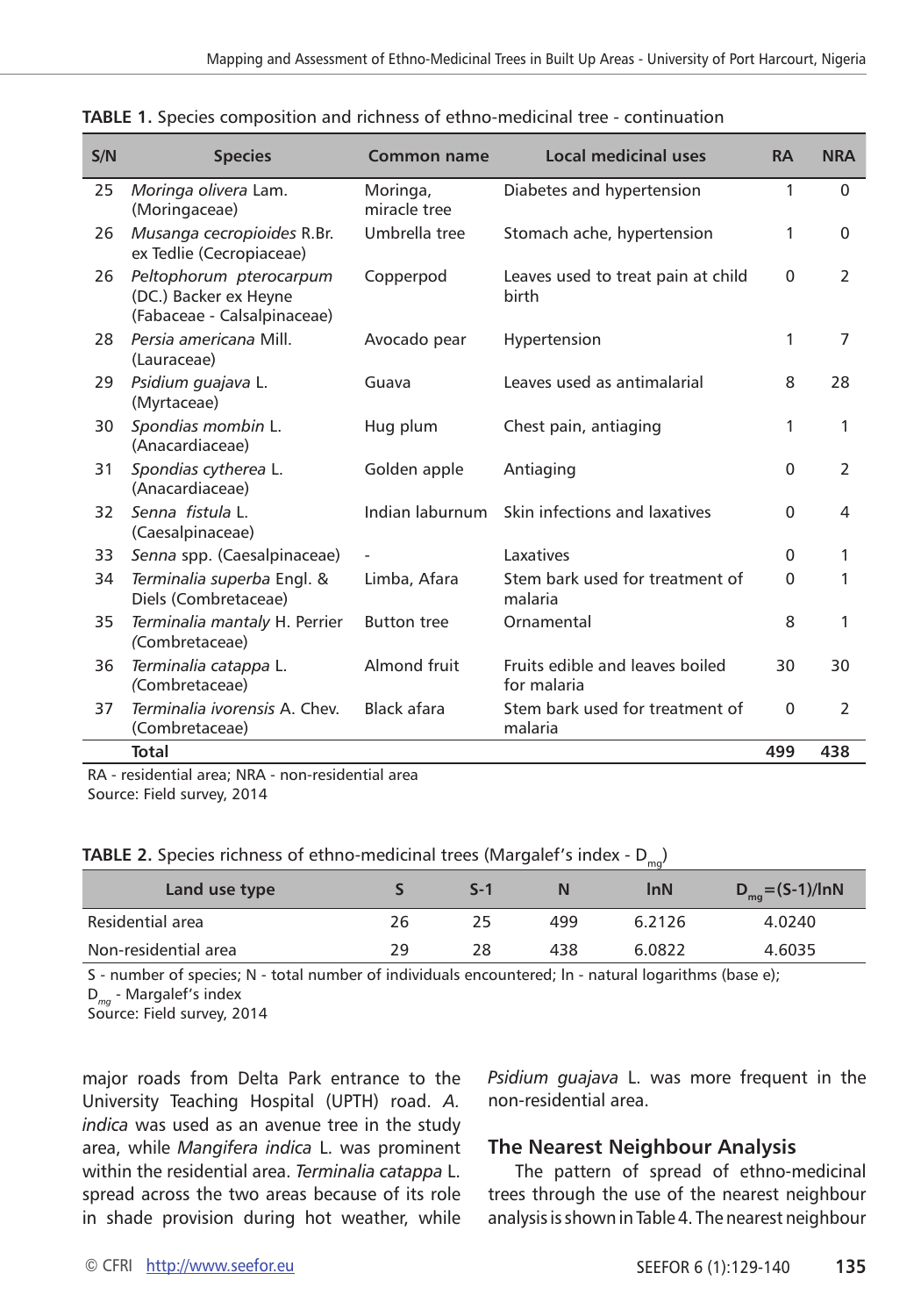**TABLE 3.** Species diversity (Shannon and Wiener's diversity index) of ethno-medicinal tree in University of Port Harcourt, Nigeria

|                |                          |                | <b>Residential area</b> |                |             |                | Non-residential area |             |                |  |
|----------------|--------------------------|----------------|-------------------------|----------------|-------------|----------------|----------------------|-------------|----------------|--|
|                | <b>Species</b>           | S              | pi                      | In pi          | pi ln(pi)   | S              | pi                   | In pi       | pi ln(pi)      |  |
| 1              | Annona muricata          | 0              | $\mathbf 0$             | 0              | $\mathbf 0$ | $\overline{2}$ | 0.0045               | $-5.4036$   | $-0.0243$      |  |
| $\overline{2}$ | Anacardium occidentale   | 19             | 0.0380                  | $-3.2701$      | $-0.1242$   | 14             | 0.0319               | $-3.4451$   | $-0.1098$      |  |
| 3              | Anthocleista vogelii     | 1              | 0.0020                  | $-6.2146$      | $-0.0124$   | 0              | 0                    | 0           | $\mathbf 0$    |  |
| 4              | Azadirachta indica       | 172            | 0.3446                  | $-0.0653$      | $-0.3671$   | 61             | 0.1392               | $-1.9718$   | $-0.2744$      |  |
| 5              | Bambussa vulgaris        | 2              | 0.0040                  | $-5.5214$      | $-0.0220$   | 0              | $\mathbf 0$          | 0           | $\pmb{0}$      |  |
| 6              | Bauhinia tomentosa       | 1              | 0.0020                  | $-6.2146$      | $-0.0124$   | 0              | $\overline{0}$       | 0           | 0              |  |
| 7              | Borassus aethiopum       | 3              | 0.0060                  | $-5.1159$      | $-0.0306$   | 12             | 0.0273               | $-3.6008$   | $-0.0983$      |  |
| 8              | Chrysophyllum albidum    | 2              | 0.0040                  | $-5.5214$      | $-0.0220$   | 9              | 0.0205               | $-3.8873$   | $-0.0796$      |  |
| 9              | Citrus limon             | $\overline{7}$ | 0.0140                  | $-4.2686$      | $-0.0597$   | 3              | 0.0068               | $-4.9908$   | $-0.0339$      |  |
| 10             | Citrus reticulata        | 1              | 0.0020                  | $-6.2146$      | $-0.0124$   | 0              | 0                    | 0           | 0              |  |
| 11             | Citrus sinensis          | 25             | 0.0501                  | $-2.9937$      | $-0.1499$   | 19             | 0.0433               | $-3.1396$   | $-0.1359$      |  |
| 12             | Citrus paradisi          | 0              | 0                       | 0              | 0           | 5              | 0.0114               | $-4.4741$   | $-0.0510$      |  |
| 13             | Croton zambesicus        | 1              | 0.0020                  | $-6.2146$      | $-0.0124$   | 13             | 0.0296               | $-3.5199$   | $-0.1041$      |  |
| 14             | Delonixregia             | 17             | 0.0340                  | $-3.3813$      | $-0.1149$   | 14             | 0.0319               | $-3.4451$   | $-0.1098$      |  |
| 15             | Elaeis guineensis        | 79             | 0.1583                  | $-1.8432$      | $-0.2917$   | 88             | 0.2009               | $-1.6049$   | $-0.3224$      |  |
| 16             | Eucalyptus camaldulensis | 34             | 0.0681                  | $-2.6867$      | $-0.1829$   | 27             | 0.0616               | $-2.7870$   | $-0.1716$      |  |
| 17             | Ficus exasperata         | 1              | 0.0020                  | $-6.2146$      | $-0.0124$   | 0              | 0                    | 0           | $\mathbf 0$    |  |
| 18             | Ficus mucoso             | $\mathbf 0$    | $\mathbf 0$             | 0              | $\mathbf 0$ | $\overline{2}$ | 0.0045               | $-5.4036$   | $-0.0243$      |  |
| 19             | <b>Ficus sur</b>         | 0              | 0                       | $\overline{0}$ | 0           | 1              | 0.0022               | $-6.1192$   | $-0.0134$      |  |
| 20             | Gmelina arborea          | 10             | 0.0200                  | $-3.9120$      | $-0.0782$   | 8              | 0.0182               | $-4.0063$   | $-0.0792$      |  |
| 21             | Hura crepitans           | 12             | 0.0240                  | $-3.7297$      | $-0.0895$   | 32             | 0.0730               | $-2.6172$   | $-0.1910$      |  |
| 22             | Irvingia gabonensis      | 2              | 0.0040                  | $-5.5214$      | $-0.0220$   | 0              | 0                    | 0           | 0              |  |
| 23             | Mangifera indica         | 60             | 0.1202                  | $-2.1185$      | $-0.2546$   | 45             | 0.1027               | $-2.2759$   | $-0.2337$      |  |
| 24             | Milicia excelsa          | 0              | 0                       | 0              | 0           | 4              | 0.0091               | $-4.6994$   | $-0.0427$      |  |
| 25             | Moringa oleivera         | 1              | 0.0020                  | $-6.2146$      | $-0.0124$   | 0              | 0                    | 0           | 0              |  |
| 26             | Musanga cecropioides     | $\mathbf{1}$   | 0.0020                  | $-6.2146$      | $-0.0124$   | 0              | 0                    | $\mathbf 0$ | $\overline{0}$ |  |
| 26             | Peltrophorum pterocarpum | 0              | 0                       | 0              | 0           | $\overline{2}$ | 0.0045               | $-5.4036$   | $-0.0243$      |  |
| 28             | Persia americana         | 1              | 0.0020                  | $-6.2146$      | $-0.0124$   | $\overline{7}$ | 0.0159               | $-4.1414$   | $-0.0658$      |  |
| 29             | Psidium guajava          | 8              | 0.0160                  | $-4.1351$      | $-0.0661$   | 28             | 0.0639               | $-2.7504$   | $-0.1757$      |  |
| 30             | Spondias mombin          | 1              | 0.0020                  | $-6.2146$      | $-0.0124$   | 1              | 0.0022               | $-6.1192$   | $-0.0134$      |  |
| 31             | Spondias cytherea        | 0              | 0                       | 0              | 0           | $\overline{2}$ | 0.0045               | $-5.4036$   | $-0.0243$      |  |
| 32             | Senna fistula            | 0              | 0                       | 0              | $\mathbf 0$ | 4              | 0.0091               | $-4.6994$   | $-0.0427$      |  |
| 33             | Senna spp.               | 0              | 0                       | 0              | 0           | $\mathbf{1}$   | 0.0022               | $-6.1192$   | $-0.0134$      |  |
| 34             | Terminalia superba       | 0              | 0                       | 0              | 0           | $\mathbf{1}$   | 0.0022               | $-6.1192$   | $-0.0134$      |  |
| 35             | Terminalia mantaly       | 8              | 0.0160                  | $-4.1351$      | $-0.0661$   | $\mathbf{1}$   | 0.0022               | $-6.1192$   | $-0.0134$      |  |
| 36             | Terminalia catappa       | 30             | 0.0601                  | $-2.8117$      | $-0.1689$   | 30             | 0.0684               | $-2.6823$   | $-0.1834$      |  |
| 37             | Terminalia ivorensis     | 0              | 0                       | 0              | 0           | 2              | 0.0045               | $-5.4036$   | $-0.0243$      |  |
|                | <b>Total</b>             | 499            |                         |                | 2.2220      |                | 438                  |             | 2.6981         |  |

S - number of individuals; pi - proportion of individuals belonging to the i-th species calculated as  $pi = S/N$ ; N - total number of all individuals in the sample; ln - natural logarithms (base e)

Source: Field Data analysis, 2014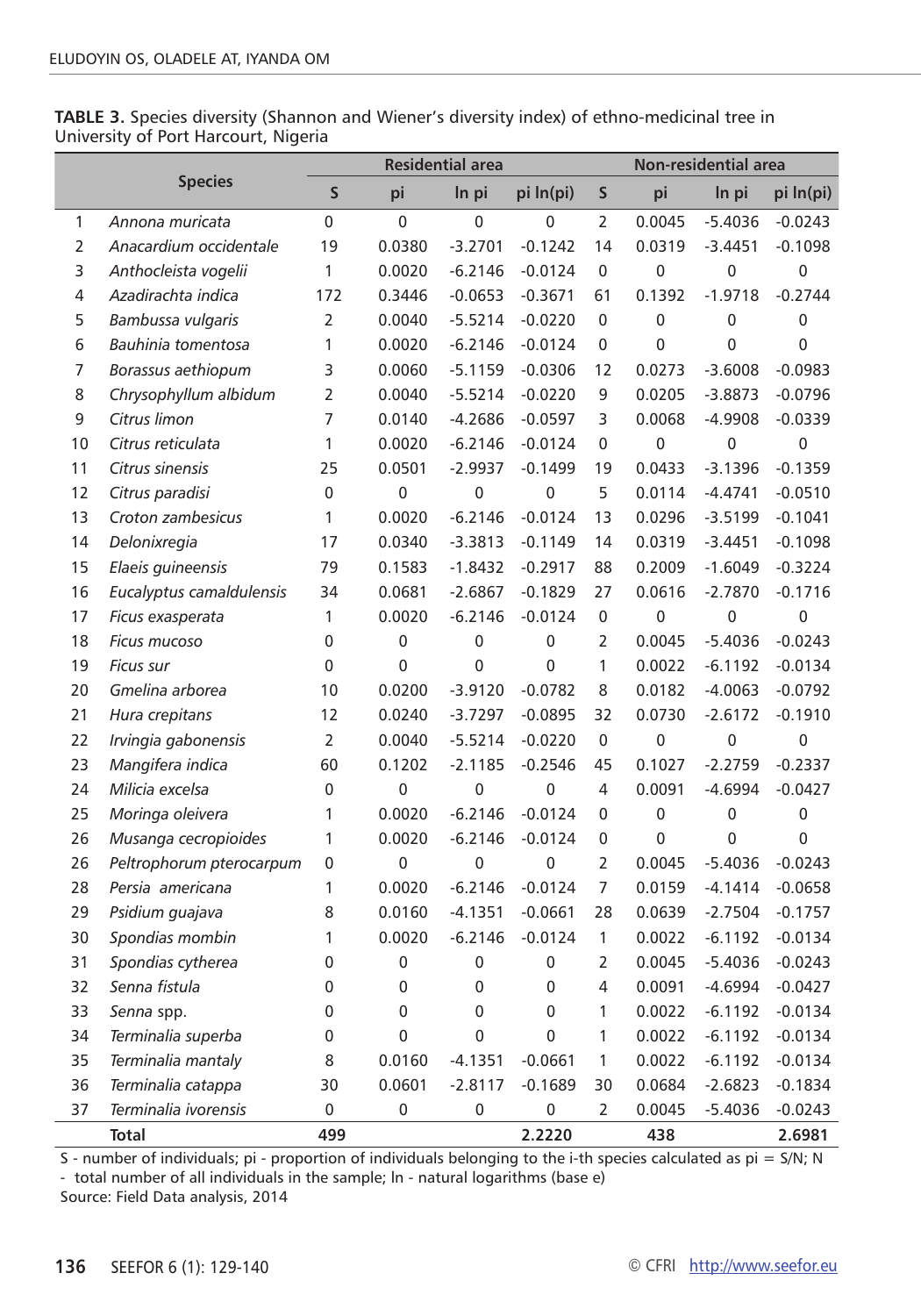| Land use             | Nearest neighbour ratio | z score  | <b>Decision</b> |
|----------------------|-------------------------|----------|-----------------|
| Residential area     | 0.30                    | -0.30    | Clustered       |
| Non-residential area | 0.42                    | $-23.06$ | Clustered       |

|  | TABLE 4. Nearest neighbour analysis |  |
|--|-------------------------------------|--|
|  |                                     |  |

Source: Field Data analysis, 2014

ratios of ethno-medicinal trees were 0.30 and 0.42 in the residential and non-residential area respectively.

The z-score revealed standard deviation of -0.30 in the residential land use type and -23.06 in the non-residential land use type. It may be inferred that the distribution pattern of ethnomedicinal trees in both residential and nonresidential land use was clustered. This analysis shows the plants' locations in Figure 3, while the pattern may be due to the same environmental quality functions (avenue and shading functions) of the ethno-medicinal trees.

## **DISCUSSION**

Different land use forms have a significant effect on the species composition and diversity of flora resources of an ecosystem. The results from the study indicate high species diversity for the two land use forms with remarkable differences in the composition. Barbour *et al.*  [25] noted that a large index value indicates greater species diversity; an index value above 2 is regarded as medium to high species diversity. Ethno-medicinal tree species diversity in the built up areas (RAs – 2.22 and NRAs – 2.69) are higher than 2 in the University Park, the University of Port Harcourt. It can then be rationally regarded high. Higher species composition of ethno medicinal tress in the RAs (499) may be due to the conservation measures of the residents by the cultivation and protecting of the trees. Larinde and Oladele [26] reported that the residents of the University of Port Harcourt plant and protect medicinal and fruit bearing trees in their homesteads. The culture of conserving frequently used medicinal plants in home gardens and traditional healers' premises

were equally observed in south western Nigeria [27] in similar studies. Commonly used plant species are cultivated around residential areas for easy access and utilization. *A. indica* (172) and *M. indica* (60) are frequently employed in the treatment of malaria in tropical West Africa; this may be associated with the abundance of the two tree species in the RAs, since malaria has been reported to be the most prevailing disease among the poor population of the developing countries in West Africa [28]. *A. indica* contained Gedunin (seed oil), Nimbolide (leaves) and Azadirachtin (stem bark) as the active chemical compounds that inhibit the effect of malaria parasite *Plasmodium berghei. M. indica* contained1,2-benzenedicarboxylic acid that has antimalarial properties [29-31], and therefore they are planted in the RAs to meet the local needs as an antimalarial among the low income earners. Of the 499 plant population recorded in the RAs, ethno-medicinal tree species such *as Elais guineensis* Jacq. (79), *M. indica* (60), *Citrus spp.* (33), *T. catappa*  (30) and *Anacardium occidentale* L. (19) have multiple uses: in the local medicine, in food provision, in generating additional household cash income and in providing environmental services. Dau and Elisha [32] noted the species abundance of plants with multiple usages in farmlands among farmers in Bauchi state of Nigeria. Abundant species in the NRAs comprise of ornamental and shade providing plants, and the species with massive branching habits observed in the survey include *Hura crepitans* L. (32), *M. indica* (45), *P. guajava* (28), *T. catappa*  (30), *Delonix regia* (Boj. ex Hook.) Raf. (14), *A. occidentale* (14), *Crotom zambesicus* Müll.-Arg. (13) and *Terminalia mantaly* H.Perrier (8). Besides the beautification of the university landscape, shade provision is an essential service provided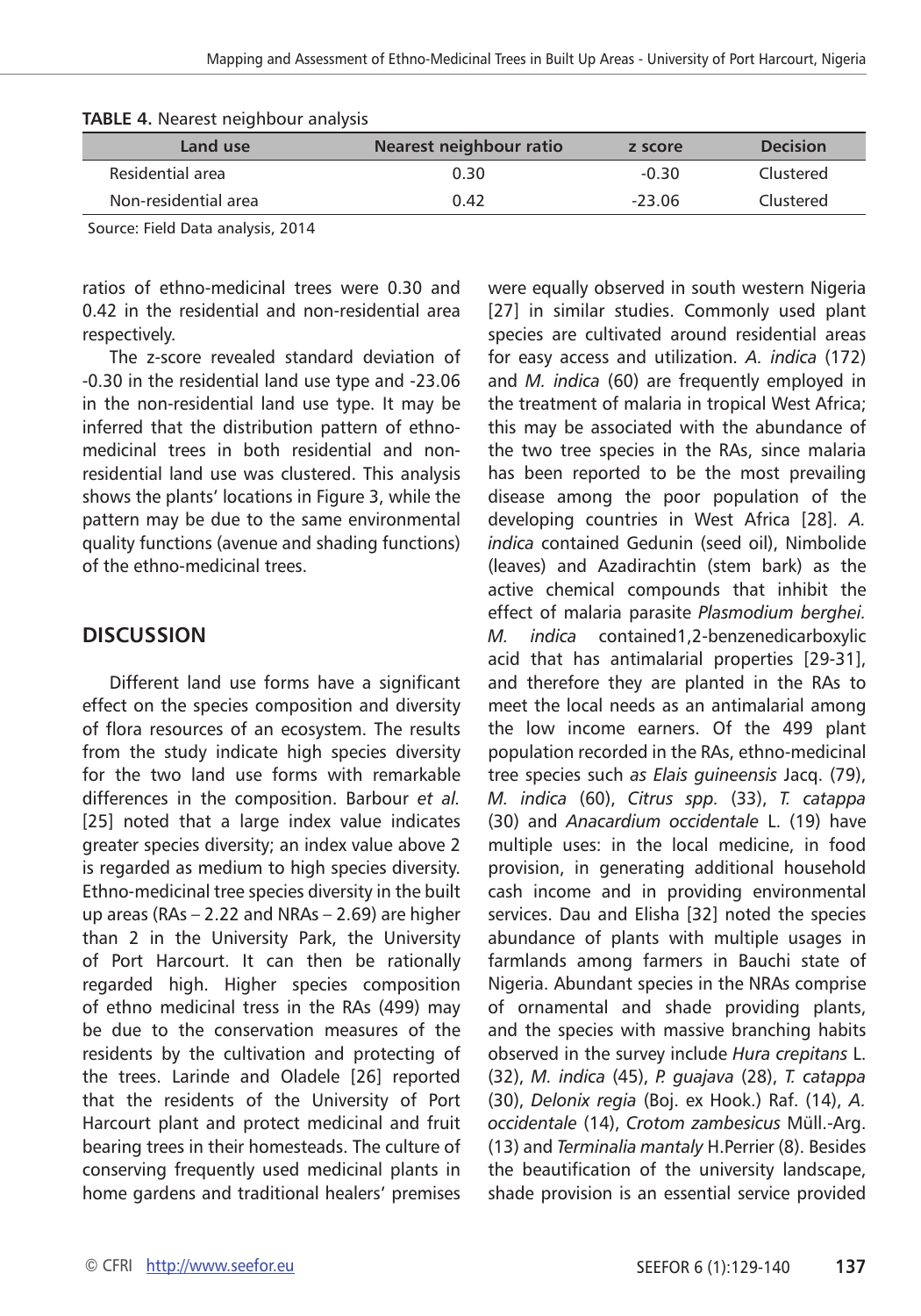by the trees during hot tropical weather. People enjoy the cool breeze from the trees in sunny days to ease the tension, while the students are usually clustered around the trees for relaxation during extreme hot weather periods for stress relief. There are a lot of references on positive psychological and physiological effects of urban forests such as the stress reduction, and anxiety and depression management [33, 34].

An adequate understanding of the ecological indices of an ecosystem could provide better management approach for sustainable utilization of tree resources, especially in urban centres. Also, species diversity in a land use form determines the functioning of such area; RAs in the study is richer than NRAs in composition as a result of the functions thereof due to its ability to support livelihood and traditional healthcare. However, the tree diversity in NRAs possesses the potential for ecological restoration, unlike the RAs in the study. The z-score of the nearest neighbour analysis revealed a clustered arrangement of ethno-medicinal trees in the study. This is an indication that the trees were purposely arranged to satisfy a dual function of shade or fruits bearing and of landscape beautification, and therefore they are located close to buildings or as avenue trees, as revealed in Figure 3. The collection of plant parts for local medicine is usually done without permission from the university management, while stem barks and leaves are in most cases harvested

indiscriminately without recourse to the survival of the plants. The total and unsustainable removal of *A. indica* and *M. indica* stem barks around the breast height have sometimes resulted in the death of many stands of these species.

## **CONCLUSION**

Changes in land use/cover have a direct impact on ecosystem services in many ways, such as on the flora and fauna diversity, the products and services for human survival and the environmental balance. This study has confirmed the capacity of GIS to map ethno-medicinal trees. The species composition was higher in the residential area, while the species diversity was higher in the non-residential area. It is therefore recommended that there is need for periodic monitoring and assessment of ethno-medicinal trees in the study area for effective management and sustainable utilization. The monitoring should include other land use along with a public awareness campaign and the training of the residents on conservation measures for adequate knowledge of ethno-medicinal trees conservation. The training on the identification of ethno-medicinal trees, and the deliberate planting of other ethno-medicinal plants should be encouraged and the existing ones should be maintained by agencies concerned.

## **RefereNces**

- 1. ADEDEJI GA, AIYELOJA AA, OMOKHUA GE 2014 Occurrence and Severity of *Ganoderma lucidum*  (Fr.) P. Karst. on *Azadirachta indica* Trees in University of Port Harcourt, Nigeria: Implications for Sustainable Harvesting and Replacement. *Nat Sci* 12 (8): 123-128
- 2. DWYER MC, MILLER RW 1999 Using GIS to assess urban tree canopy benefits and surrounding green space distributions. *Journal of Arboriculture* 25 (2): 102-107
- 3. ELUDOYIN OS, UTANG PB 2010 Geographical Information System: A Useful Tool in Urban Forestry. *In*: Ijeomah HM, Aiyeloja AA (*eds*) Practical Issues in Forest and Wildlife Resources Management. Green Canopy Consultants Choba, Port Harcourt, Nigeria, pp 338-351
- 4. AJEWOLE OI 2010 Urban Forestry Development in Britain and Ireland: Lessons for Nigeria. *In* Adeyoju SK, Bada SO (*eds*) Readings in Sustainable Tropical Forest Management. Zenith Book house, Ibadan, Nigeria, pp 1-22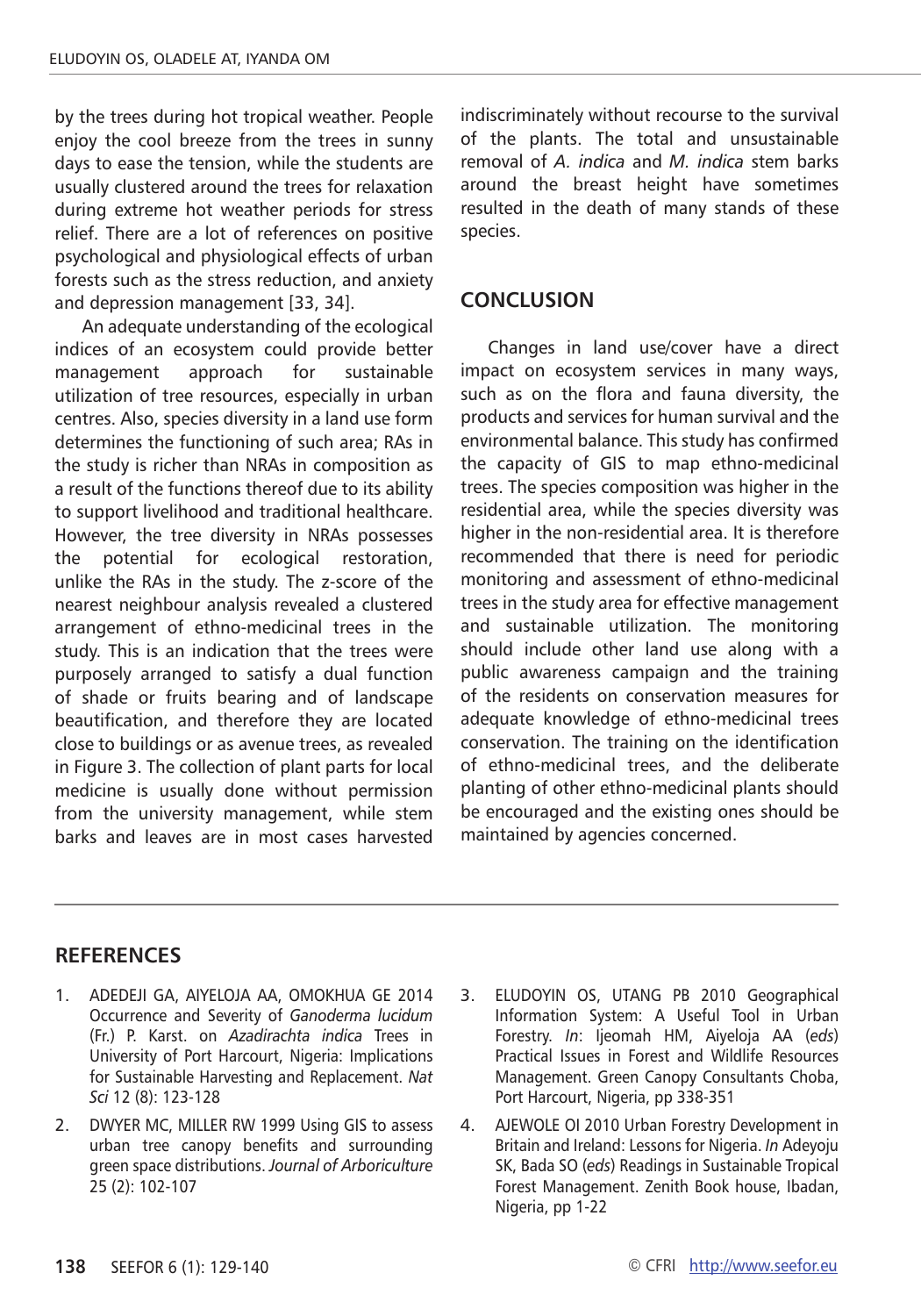- 5. DURUGBO EU, OYETORAN BO, OYEJIDE NE 2012 Vegetation inventory of the Redemption Camp, Ogun State, Nigeria; Evaluation of medicinal plant resources and strategies for conservation. *J Biol Sci* 12 (1): 34-42. DOI: [http://dx.doi.org/10.3923/](http://dx.doi.org/10.3923/jbs.2012.34.42) [jbs.2012.34.42](http://dx.doi.org/10.3923/jbs.2012.34.42)
- 6. WORLD HEALTH ORGANIZATION 2002 WHO Traditional Medicine Strategy 2002-05. World Health Organization, Geneva, Switzerland, 61 p. URL: [http://www.wpro.who.int/health\\_](http://www.wpro.who.int/health_technology/book_who_traditional_medicine_strategy_2002_2005.pdf) technology/book who traditional medicine [strategy\\_2002\\_2005.pdf](http://www.wpro.who.int/health_technology/book_who_traditional_medicine_strategy_2002_2005.pdf) (5 November 2014)
- 7. DAMBATTA SH, ALIYU BS 2011 A survey of major ethno medicinal plants of Kano North, Nigeria, their knowledge and uses by traditional healers. *Bayero Journal of Pure and Applied Sciences* 4 (2): 28-34. DOI: [http://dx.doi.org/10.4314/bajopas.](http://dx.doi.org/10.4314/bajopas.v4i2.6) [v4i2.6](http://dx.doi.org/10.4314/bajopas.v4i2.6)
- 8. NWAUZOMA AB, DAPPA MS 2013 Ethnobotanical Studies of Port Harcourt Metropolis, Nigeria *ISRN Botany* 2013: 1-11. DOI: [http://dx.doi.](http://dx.doi.org/10.1155/2013/829424) [org/10.1155/2013/829424](http://dx.doi.org/10.1155/2013/829424)
- 9. WAHAB OM, AJALA OO, OJO MO, EGUNJOBI AJ 2013 Ethnomedicinal and Phytochemical Profile of *Spilanthesfilicaulis* (Schum. & Thonn.) C.D Adams (Asteraceae) In Ibadan Metropolis. *Healing Herbs Practice and Technology* 2: 13-18.
- 10. NOWAK DJ 1993 Atmospheric carbon reduction by urban trees. *J Environ Manage* 37 (3): 207-217. DOI:<http://dx.doi.org/10.1006/jema.1993.1017>
- 11. WOOD JP 1999 Tree Inventories and GIS in Urban Forestry. MSc thesis, Faculty of the Virginia Polytechnic Institute and State University, Blacksburg, Virginia, 34 p
- 12. MILLER RW 1997 Urban Forestry: Planning and Managing Urban Greenspaces. Prentice Hall, Upper Saddle River, NJ, USA, 512 p
- 13. GOODWIN DW 1996 A street tree inventory for Massachusetts using a geographic information system. *Journal of Arboriculture* 22 (1): 19-28
- 14. AMUSA TO, JIMOH SO, ARIDANZI P, HARUNA M 2010 Ethnobotany and Conservation of Plant Resources of Kainji Lake National Park, Nigeria. *Ethnobotany Research & Applications* 8: 181-194
- 15. ONI PI 2010 Ethnobotanical survey of a fallow plot for medicinal plants diversity in Idena village Ijebu-Ode, South-western Nigeria. *J Med Plants Res* 4 (7): 509-516
- 16. AJIBESIN KK 2012 Ethno-botanical survey of plants used for skin diseases and related ailments in AkwaIbom State, Nigeria. *Ethnobotany Research & Applications* 10: 463-522
- 17. JIMOH SO, ADEBISI LA, IKYAAGBA ET 2009 Biodiversity and ethnobotanical potentials of plant species of University of Agriculture Makurdi Wildlife Park and Ikwe Games Reserve, Benue State, *Nigeria. International Journal of Biological and Chemical Sciences* 3 (6): 1375-1385. DOI: <http://dx.doi.org/10.4314/ijbcs.v3i6.53157>
- 18. ADNAN M 2011 Diversity and Abundance of Medicinal Plants among Different Forest-Use Types of the Pakistani Himalaya. PhD Thesis, University of Göttingen, Faculty of Forest Sciences and Forest Ecology, Göttingen, Germany, 108 p
- 19. BELDA A, ZARAGOZÍ BB, MARTÍNEZ IJE, SEVA E 2013 Traditional Knowledge of Medicinal Plants in the Serra De Mariola Natural Park, South-Eastern Spain. *African Journal of Traditional and Complementary Alternative Medicine* 10 (2): 299-309. DOI: [http://dx.doi.org/10.4314/ajtcam.](http://dx.doi.org/10.4314/ajtcam.v10i2.15) [v10i2.15](http://dx.doi.org/10.4314/ajtcam.v10i2.15)
- 20. SHANNON CE, WEAVER W 1949 The mathematical theory of communication. University of Illinois Press, Urbana, IL, USA, 144 p
- 21. SPELLERBERG IF, FEDOR PJ 2003 A tribute to Claude Shannon (1916–2001) and a plea for more rigorous use of species richness, species diversity and the 'Shannon–Wiener' Index. *Global Ecol Biogeogr* 12 (3): 177-179. DOI: [http://dx.doi.](http://dx.doi.org/10.1046/j.1466-822X.2003.00015.x) [org/10.1046/j.1466-822X.2003.00015.x](http://dx.doi.org/10.1046/j.1466-822X.2003.00015.x)
- 22. MARGALEF R 1958 Temporal succession and spatial heterogeneity in phytoplankton. *In*: Buzzati-Traverso AA (*ed*) Perspectives in Marine Biology. University of California Press, Berkeley, CA, USA, pp 323-347
- 23. PIELOU EC 1975 Ecological diversity. John Wiley & Sons, New York, NY, USA, 165 p
- 24. MAGURRAN AF 1988 Ecological Diversity and its Measurement. Princeton University Press, Princeton, NJ, USA, 179 p
- 25. BARBOUR M, BURK JH, PITTS WD, GILLIAM FS, SCHWARTZ MW 1999 Terrestrial Plant Ecology. Benjamin/Cummings, Menlo Park, CA, USA, 634 p
- 26. LARINDE SL, OLADELE AT 2014 Edible Fruit Trees Diversity in a Peri-Urban Centre: Implications for Food Security and Urban Greening. *Journal of Environment and Ecology* 5 (2): 234-248. DOI: <http://dx.doi.org/10.5296/jee.v5i2.6847>